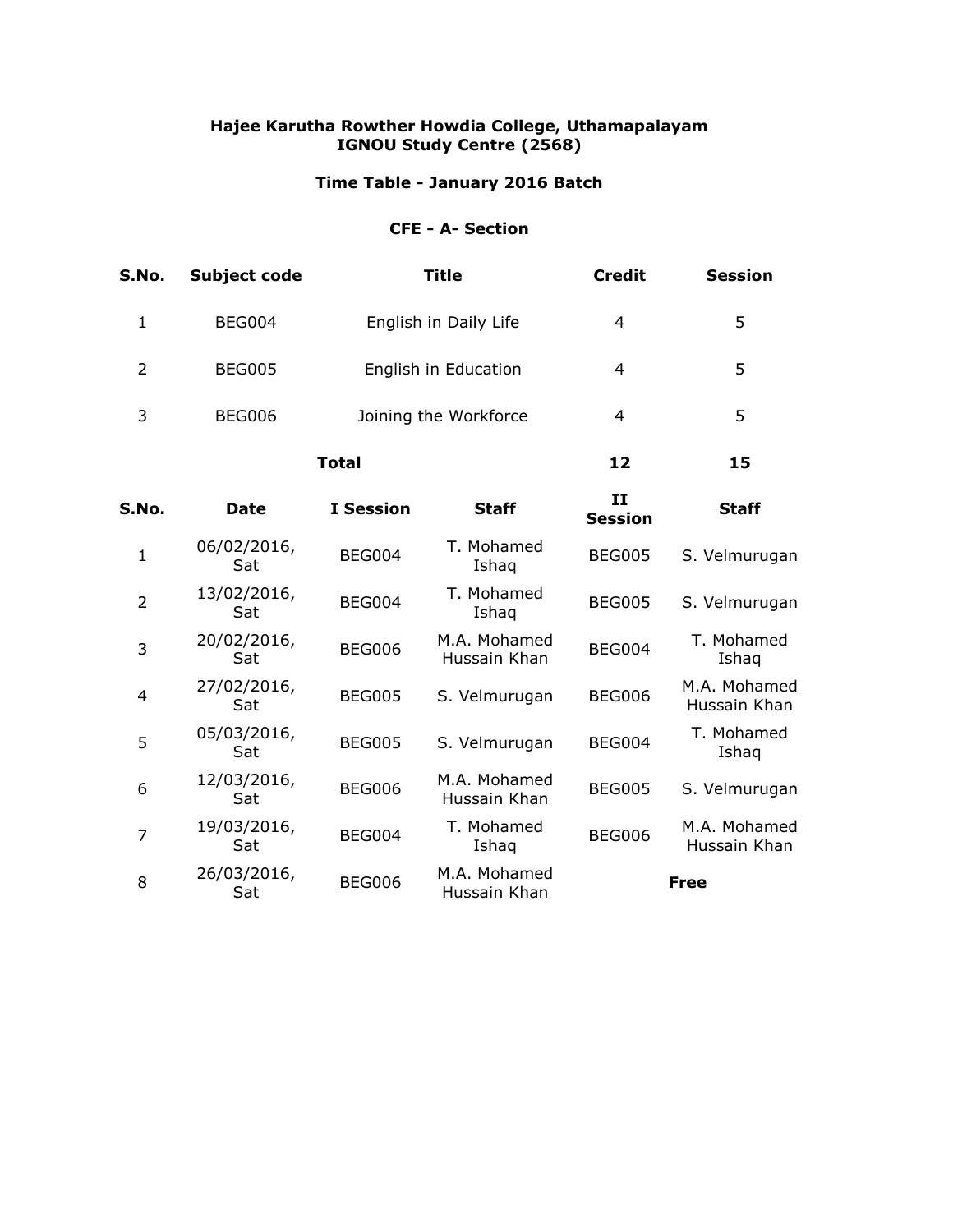# **Time Table - January 2016 Batch**

## **CFE - B- Section**

| S.No.          | <b>Subject code</b> |                       | <b>Title</b>          | <b>Credit</b>       | <b>Session</b>      |
|----------------|---------------------|-----------------------|-----------------------|---------------------|---------------------|
| $\mathbf{1}$   | <b>BEG004</b>       |                       | English in Daily Life | 4                   | 5                   |
| $\overline{2}$ | <b>BEG005</b>       | English in Education  |                       | $\overline{4}$      | 5                   |
| 3              | <b>BEG006</b>       | Joining the Workforce |                       | 4                   | 5                   |
|                | <b>Total</b>        |                       |                       | 12                  | 15                  |
| S.No.          | <b>Date</b>         | <b>I</b> Session      | <b>Staff</b>          | H<br><b>Session</b> | <b>Staff</b>        |
| $\mathbf{1}$   | 06/02/2016,<br>Sat  | <b>BEG005</b>         | M. Mohamed<br>Minna   | <b>BEG004</b>       | D. Gayathri<br>Devi |
| $\overline{2}$ | 13/02/2016,<br>Sat  | <b>BEG004</b>         | D. Gayathri<br>Devi   | <b>BEG005</b>       | M. Mohamed<br>Minna |
| 3              | 20/02/2016,<br>Sat  | <b>BEG006</b>         | A. Rajamani           | <b>BEG004</b>       | D. Gayathri<br>Devi |
| 4              | 27/02/2016,<br>Sat  | <b>BEG005</b>         | M. Mohamed<br>Minna   | <b>BEG006</b>       | A. Rajamani         |
| 5              | 05/03/2016,<br>Sat  | <b>BEG005</b>         | M. Mohamed<br>Minna   | <b>BEG004</b>       | D. Gayathri<br>Devi |
| 6              | 12/03/2016,<br>Sat  | <b>BEG006</b>         | A. Rajamani           | <b>BEG005</b>       | M. Mohamed<br>Minna |
| $\overline{7}$ | 19/03/2016,<br>Sat  | <b>BEG004</b>         | D. Gayathri<br>Devi   | <b>BEG006</b>       | A. Rajamani         |
| 8              | 26/03/2016,<br>Sat  | <b>BEG006</b>         | A. Rajamani           |                     | <b>Free</b>         |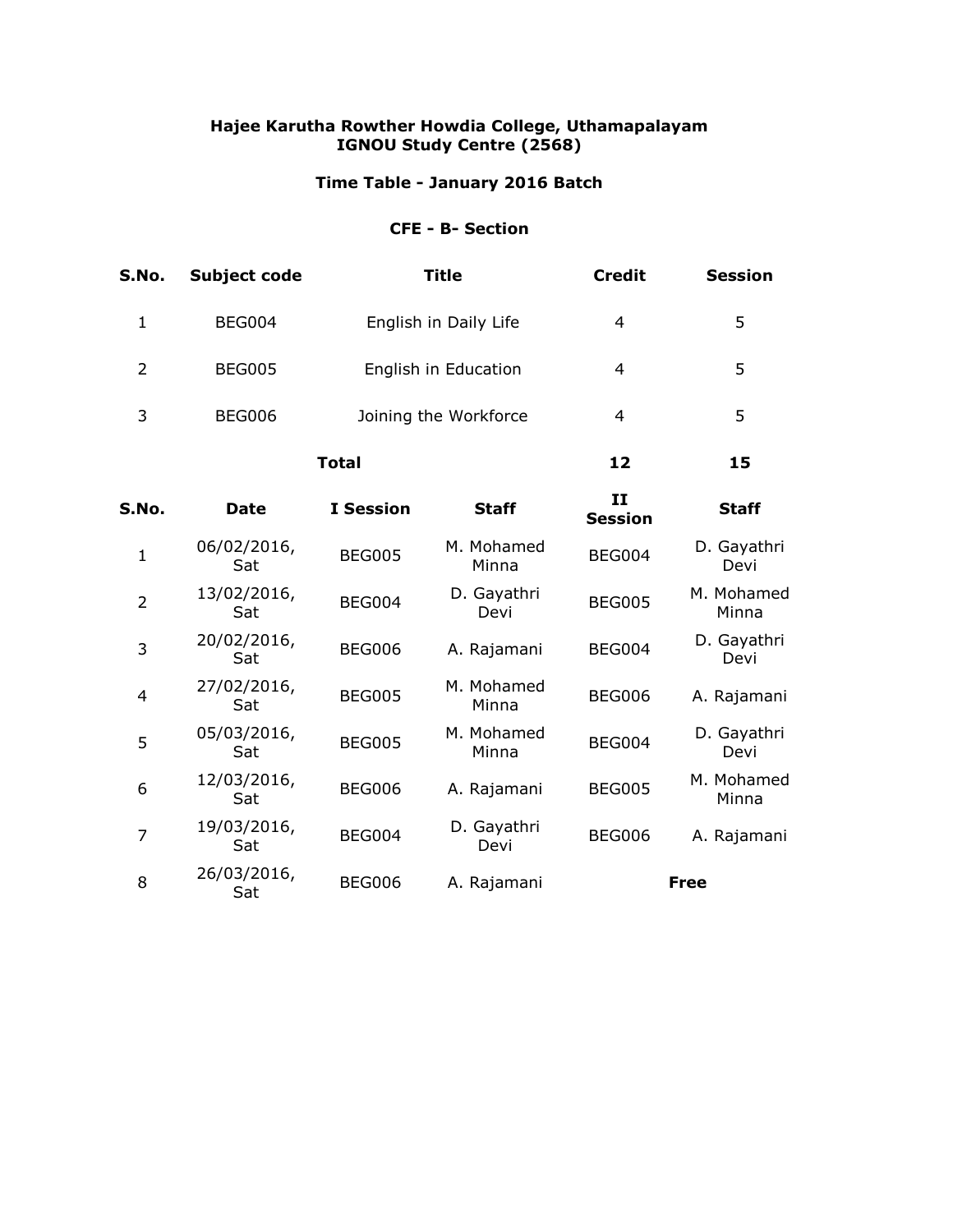## **Time Table - January 2016 Batch**

# **CTE Certificate in Teaching of English as a Second Language**

| S.No. | Subject code     | Title                                  | <b>Credit</b> | <b>Session</b> |
|-------|------------------|----------------------------------------|---------------|----------------|
|       | CTE <sub>1</sub> | The Language Learner                   | 4             | 5.             |
| 2     | CTE <sub>2</sub> | The Structure of English               | 4             | 5              |
| 3     | CTE3             | <b>Teaching Strategies</b>             | 4             | 5              |
| 4     | CTE5             | Teaching English - Secondary<br>School | 4             | 5              |
|       |                  | Total                                  | 16            | 20             |

| S.No.          | <b>Date</b>        | <b>I</b> Session | <b>Staff</b>                | H<br><b>Session</b> | <b>Staff</b>                |
|----------------|--------------------|------------------|-----------------------------|---------------------|-----------------------------|
| $\mathbf{1}$   | 06/02/2016,<br>Sat | CTE1             | A. Rajamani                 | CTE <sub>2</sub>    | M.A. Mohamed<br>Husain Khan |
| $\overline{2}$ | 13/02/2016,<br>Sat | CTE <sub>3</sub> | S. Velmurugan               | CTE5                | Κ.<br>Athinarayanan         |
| 3              | 20/02/2016,<br>Sat | CTE <sub>3</sub> | S. Velmurugan               | CTE <sub>2</sub>    | M.A. Mohamed<br>Husain Khan |
| 4              | 27/02/2016,<br>Sat | CTE1             | A. Rajamani                 | CTE5                | Κ.<br>Athinarayanan         |
| 5              | 05/03/2016,<br>Sat | CTE1             | A. Rajamani                 | CTE <sub>2</sub>    | M.A. Mohamed<br>Husain Khan |
| 6              | 12/03/2016,<br>Sat | CTE <sub>3</sub> | S. Velmurugan               | CTE5                | Κ.<br>Athinarayanan         |
| $\overline{7}$ | 19/03/2016,<br>Sat | CTE <sub>2</sub> | M.A. Mohamed<br>Husain Khan | CTE <sub>3</sub>    | S. Velmurugan               |
| 8              | 26/03/2016,<br>Sat | CTE5             | К.<br>Athinarayanan         | CTE1                | A. Rajamani                 |
| 9              | 02/04/2016,<br>Sat | CTE1             | A. Rajamani                 | CTE <sub>2</sub>    | M.A. Mohamed<br>Husain Khan |
| 10             | 09/04/2016,<br>Sat | CTE <sub>3</sub> | S. Velmurugan               | CTE5                | K.<br>Athinarayanan         |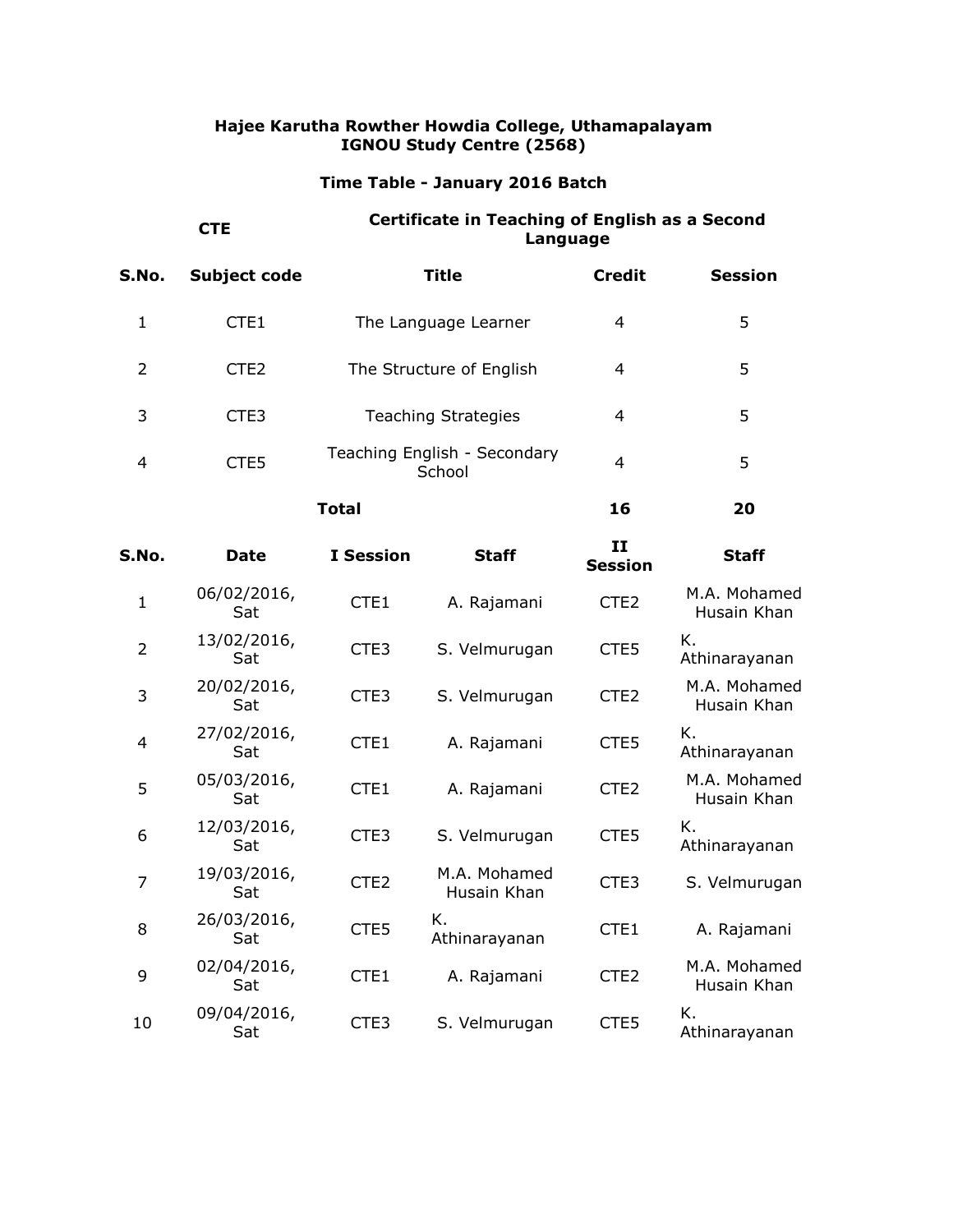# **Time Table - January 2016 Batch**

| <b>CBS</b> |                 | <b>Certificate in Business Skills</b>                   |               |                |  |
|------------|-----------------|---------------------------------------------------------|---------------|----------------|--|
| S.No.      | Subject code    | Title                                                   | <b>Credit</b> | <b>Session</b> |  |
| 1          | $ECO -01$       | <b>Business Organisation</b>                            | 4             | 5              |  |
| 2          | <b>PCO -01</b>  | Preparatory Course in<br>Commerce                       | 4             | 5              |  |
| 3          | <b>BCOA-001</b> | <b>Business Communication &amp;</b><br>Entrepreneurship | 4             | 5              |  |
| 4          | $CIC-05$        | MS-Office                                               | 4             | 5              |  |
|            |                 | Total                                                   | 16            | 20             |  |

| S.No.          | <b>Date</b>        | <b>I</b> Session | <b>Staff</b>          | 11<br><b>Session</b> | <b>Staff</b>          |
|----------------|--------------------|------------------|-----------------------|----------------------|-----------------------|
| $\mathbf{1}$   | 06/02/2016,<br>Sat | ECO -01          | S. Faiz Ahamed        | BCOA-<br>001         | M. Kaja Mydeen        |
| $\overline{2}$ | 13/02/2016,<br>Sat | ECO -01          | S. Faiz Ahamed        | BCOA-<br>001         | M. Kaja Mydeen        |
| 3              | 20/02/2016,<br>Sat | $CIC-05$         | R.<br>Abiramakrishnan | BCOA-<br>001         | M. Kaja Mydeen        |
| $\overline{4}$ | 27/02/2016,<br>Sat | $CIC-05$         | R.<br>Abiramakrishnan | BCOA-<br>001         | M. Kaja Mydeen        |
| 5              | 05/03/2016,<br>Sat | <b>BCOA-001</b>  | M. Kaja Mydeen        | <b>PCO -01</b>       | P. Seenivsan          |
| 6              | 12/03/2016,<br>Sat | <b>PCO -01</b>   | P. Seenivsan          | $ECO -01$            | S. Faiz Ahamed        |
| $\overline{7}$ | 19/03/2016,<br>Sat | $CIC-05$         | R.<br>Abiramakrishnan | ECO -01              | S. Faiz Ahamed        |
| 8              | 26/03/2016,<br>Sat | $ECO - 01$       | S. Faiz Ahamed        | <b>PCO -01</b>       | P. Seenivsan          |
| 9              | 02/04/2016,<br>Sat | <b>PCO -01</b>   | P. Seenivsan          | $CIC-05$             | R.<br>Abiramakrishnan |
| 10             | 09/04/2016,<br>Sat | $CIC-05$         | R.<br>Abiramakrishnan | <b>PCO -01</b>       | P. Seenivsan          |